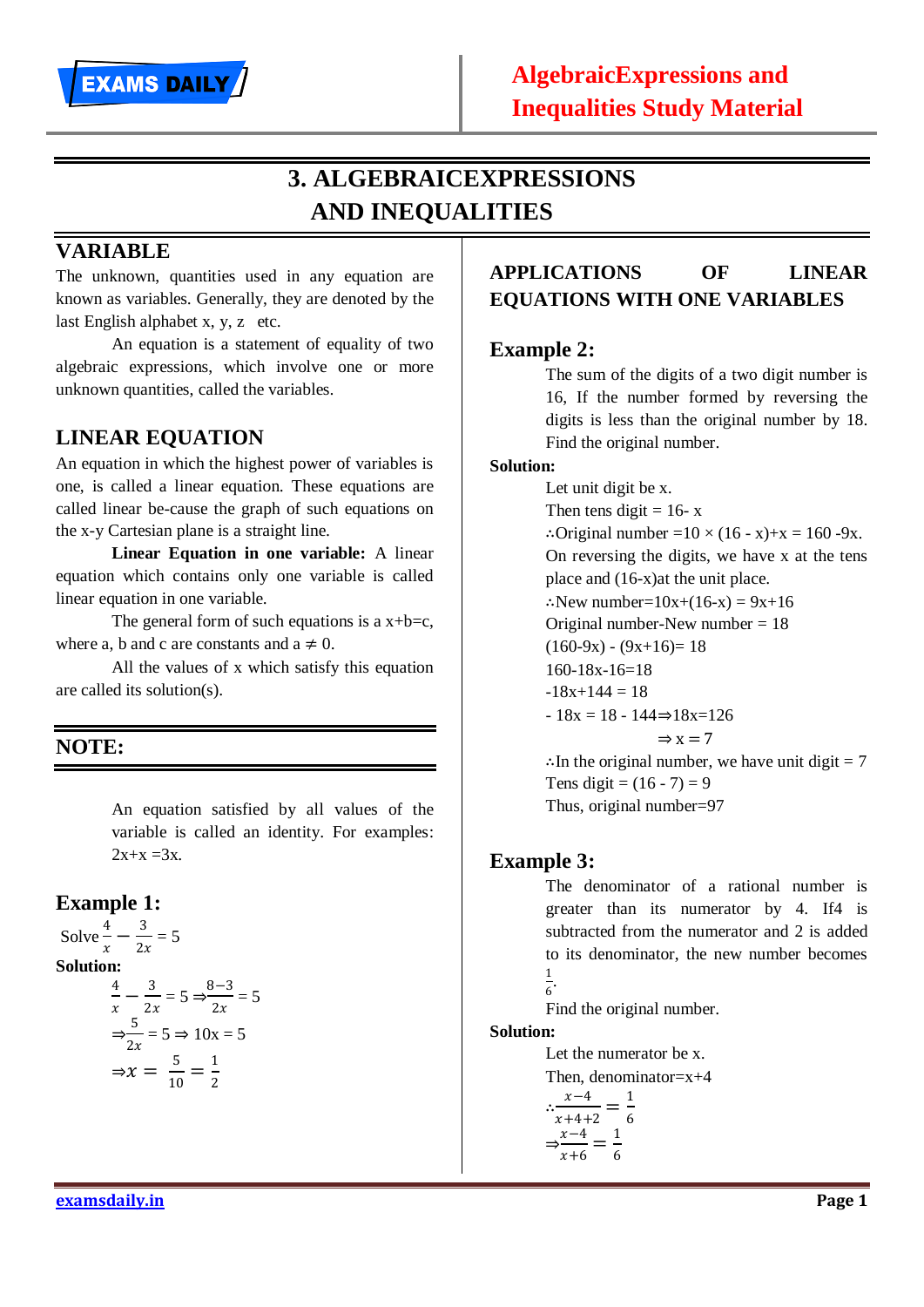

 $\Rightarrow 6(x-4) = x + 6$  $\Rightarrow$  6x – 24 = x + 6  $\Rightarrow$  5x = 30 ∴  $x = 6$ Thus, Numerators=6,Denominator =  $6+4 = 10$ .

Hence the original number =  $\frac{6}{10}$ 10

**Linear equation in two variables:** General equation of a linear equation in two variables is  $ax +$ by + c = 0, where a, b  $\neq$ 0 and c is, a constant,' and x and y are the two variables

The sets of values of x and y satisfying any equation are called its solution(s).

Consider the equation  $2x + y=4$ . Now, if we substitute  $x = -2$  in the equation, we obtain  $2 \cdot (-2) + y =$  $4$ or-4 + y = 4 or y = 8. Hence (-2.8) is a solution. If we substitute  $x = 3$  in the equation, we obtain  $2.3 + y = 4$ or  $6 + y = 4$  or  $y = -2$ 

Hence  $(3, -2)$  is a solution. The following table lists six possible values for x and the corresponding values for y, i.e. six solutions of the equation.

| $\overline{\phantom{0}}$ | $\overline{\phantom{0}}$ |  |  |
|--------------------------|--------------------------|--|--|
|                          |                          |  |  |

If we plot the solutions of the equation  $2x+y$  -4which appear in the above table then we see that they all lie on the same line. We call .this line the graph of the equation since it corresponds precisely to the solution set of the equation.



#### **Example 4:**

Find the values of x and y which satisfy the equations:

 $4x+3y = 25$  and  $x+5y = 19$ .

#### **Solution:**

Substitution Method:  $4x+3y=25$  ..... (i)  $x + 5y = 19$  ...... (ii)  $\Rightarrow$  x= 19 - 5y Substitute  $x = 19 - 5y$  in equation (1), we get  $4(19-5y) +3y = 25$  $\Rightarrow$  76-20y+3y = 25  $\Rightarrow$  76 - 17y = 25  $\Rightarrow$  17y = 51  $\Rightarrow$  y=3 Putting  $y = 3$  in equation (ii), we obtain  $x + 5 \times 3 = 19$  $\Rightarrow$  x + 15 = 19  $\Rightarrow$  x = 4  $\therefore$  x = 4 and y = 3 is the solution.

#### **Elimination Method:**

| $4x + 3y = 25$<br>$(i)$                          |  |  |  |  |  |  |  |
|--------------------------------------------------|--|--|--|--|--|--|--|
| $x + 5y = 19$<br>$(ii)$                          |  |  |  |  |  |  |  |
| Multiply equation (ii) by 4 on both sides. We    |  |  |  |  |  |  |  |
| find $4x+20y=76$                                 |  |  |  |  |  |  |  |
| Subtracting equation (i) from equation (iii), we |  |  |  |  |  |  |  |
| have                                             |  |  |  |  |  |  |  |
| $4x+20y=76$                                      |  |  |  |  |  |  |  |
| $4x + 3y=25$                                     |  |  |  |  |  |  |  |
|                                                  |  |  |  |  |  |  |  |
| $17 y = 51$                                      |  |  |  |  |  |  |  |
| $\Rightarrow$ y = $\frac{51}{17}$ = 3            |  |  |  |  |  |  |  |
| Substituting value of y in equation (i), we get  |  |  |  |  |  |  |  |
| $4x + 3 \times 3 = 25$                           |  |  |  |  |  |  |  |
| $4x = 16 \Rightarrow x = \frac{16}{4} = 4$       |  |  |  |  |  |  |  |
| $\therefore$ x=4 and y=3 is the solution.        |  |  |  |  |  |  |  |
| Now consider two linear equations in two         |  |  |  |  |  |  |  |
| unknowns,                                        |  |  |  |  |  |  |  |
| $(i)$<br>$a_1x + b_1y = c_1$                     |  |  |  |  |  |  |  |
| $(ii)$<br>$a_2x + b_2y = c_2$                    |  |  |  |  |  |  |  |

The above equations arc nothing else but equations of 2 lines. Any pair (x, y) which satisfy both the equation is called a solution to the above system of equations.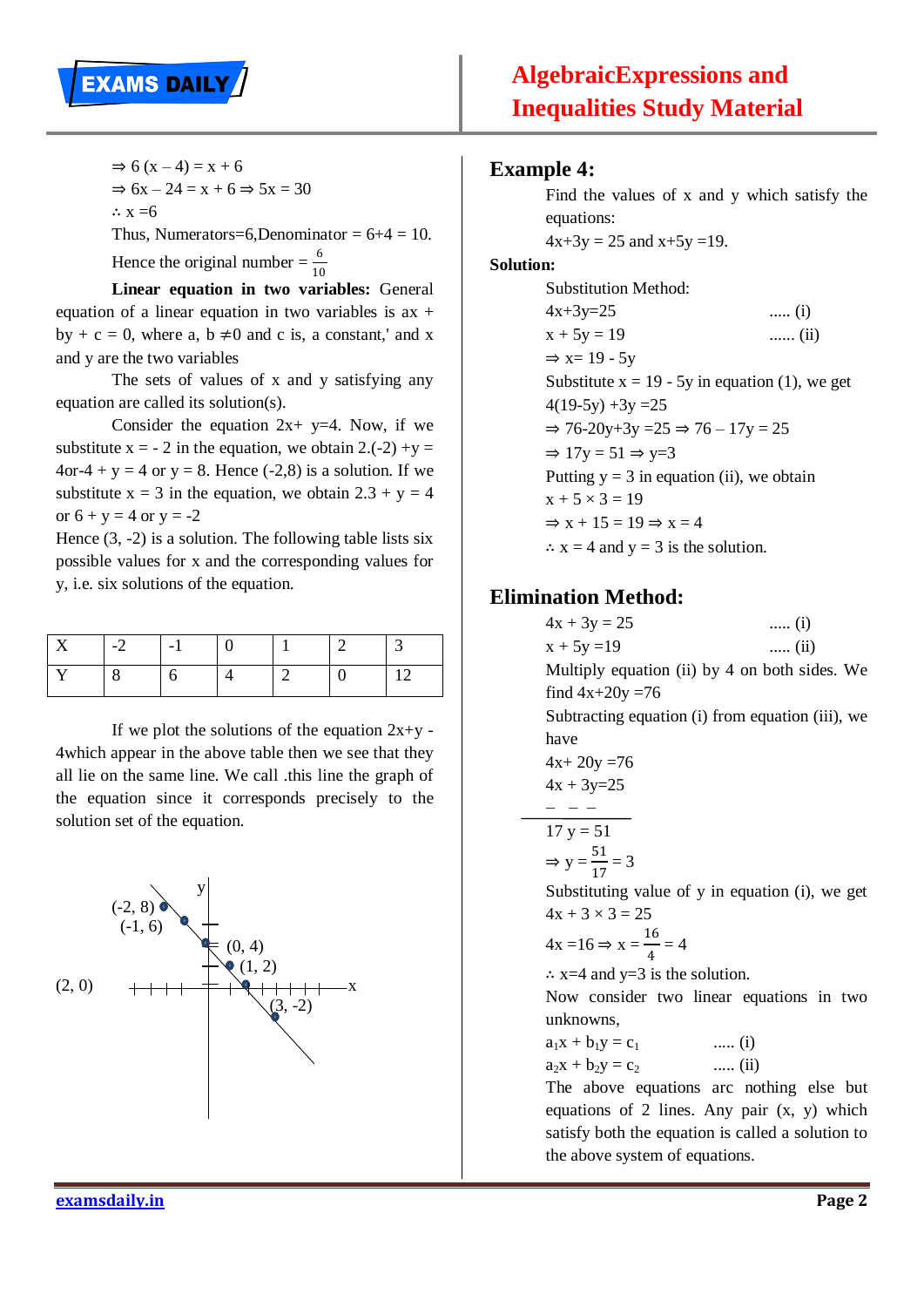| S. | Solutions    | Feature            | Example    |
|----|--------------|--------------------|------------|
| No |              |                    |            |
| 1. | One          | Lines intersect    |            |
|    |              | at $(1,-2)$ each   | (ii)       |
|    |              | other              |            |
|    |              | $x + y = 1$        |            |
|    |              | $x - y = 3$        |            |
| 2. | No solution  | Lines are          | (ii)(i)    |
|    |              | parallel to each   |            |
|    |              | other $x + y = -1$ |            |
|    |              | $2x + 2y = -6$     |            |
| 3. | Infinite     | Both the lines     | (i)        |
|    | solutions    | coincide each      |            |
|    | - all points | other              |            |
|    | lying on the | $x + y = 1$        | $\rm (ii)$ |
|    | given line   | $2x + 2y = 2$      |            |

## **SYSTEMS OF LINEAR EQUATION**

**Consistent System:** A system (of2 or.3 or more equations taken together) of linear equations is said to be consistent, if it has at least one solution.

**Inconsistent System:** A system of simultaneous linear equations is said to be inconsistent, if it has no solutions at all

e.g.  $X+Y = 9$ ;  $3X+3Y = 8$ 

Clearly there are no values of  $X \& Y$  which simultaneously satisfy the given equations. So the system is inconsistent

## **REMEMBER**

- $\mathbf{\hat{B}}$  The system  $a_1x + b_1y = c_1$  and  $a_2x + b_2y = c_2$  has: • a unique solution, if  $\frac{a_1}{a_1}$ 
	- $\frac{a_1}{a_2} \neq \frac{b_1}{b_2}$  $b<sub>2</sub>$
	- Infinitely many solutions, if  $\frac{a_1}{a_2}$  $\frac{a_1}{a_2} = \frac{b_1}{b_2}$  $\frac{b_1}{b_2} = \frac{c_1}{c_2}$  $c<sub>2</sub>$ .
	- No solution, if  $\frac{a_1}{a_2}$  $\frac{a_1}{a_2} = \frac{b_1}{b_2}$  $\frac{b_1}{b_2} \neq \frac{c_1}{c_2}$  $c<sub>2</sub>$
- $\mathbf{\hat{B}}$  The homogeneous system  $a_1x + b_1y = 0$  and  $a_2x + b_2y = 0$  has the only solution  $x = y = 0$ when $\frac{a_1}{a_2}$  $rac{a_1}{a_2} \neq \frac{b_1}{b_2}$  $\frac{b_1}{b_2}$ .

# **AlgebraicExpressions and Inequalities Study Material**

 $\mathbf{\hat{P}}$  The homogeneous system  $a_1x + b_1y = 0$  and  $a_2x+b_2y=0$  has a non-zero solution only  $when \frac{a_1}{a_2}$  $\frac{a_1}{a_2} = \frac{b_1}{b_2}$  $b<sub>2</sub>$ and in this case, the system has an infinite number of solutions.

## **Example 5:**

Find k for which the system  $6x - 2y = 3$ , kx-y = 2 has a unique solution.

#### **Solution:**

The given system will have a unique solution,

if 
$$
\frac{a_1}{a_2} \neq \frac{b_1}{b_2}
$$
 i.e.  $\frac{6}{k} \neq \frac{-2}{-1}$  or  $k \neq 3$ .

#### **Example 6:**

What is the value of k for which the system  $x+2y = 3.5x+ky = -7$  is inconsistent?

#### **Solution:**

The given system will be inconsistent if  $\frac{a_1}{a_2}$  $rac{a_1}{a_2}$  =

$$
\frac{b_1}{b_2} \neq \frac{c_1}{c_2}
$$
  
i.e. if  $\frac{1}{5} = \frac{2}{k} \neq \frac{3}{-7}$  or  $k = 10$ 

## **Example 7:**

Find k such that the system  $3x + 5y = 0$ ,  $kx +$  $10y = 0$  has a non-zero solution.

#### **Solution:**

The given system has a non zero solution,

$$
if \frac{3}{k} = \frac{5}{10} \text{or } k = 6
$$

## **QUADRATIC EQUATION**

An equation of the degree two of one variable is called quadratic equation.

**General form:**  $ax^2+bx+c =0$ ..... (1) where a,b and c are all real number and  $a \neq 0$ . For Example:  $2x^2-5x+3=0$ ;  $2x^2-5=0$ ;  $x^2+3x=0$ 

A quadratic equation gives two and only two values of the unknown variable and both these values are called the roots of the equation.

The roots of the quadratic equation, (1) can be evaluated using the following formula.

$$
x = \frac{-b \pm \sqrt{b^2 - 4ac}}{2a} \qquad \qquad \dots \dots (2)
$$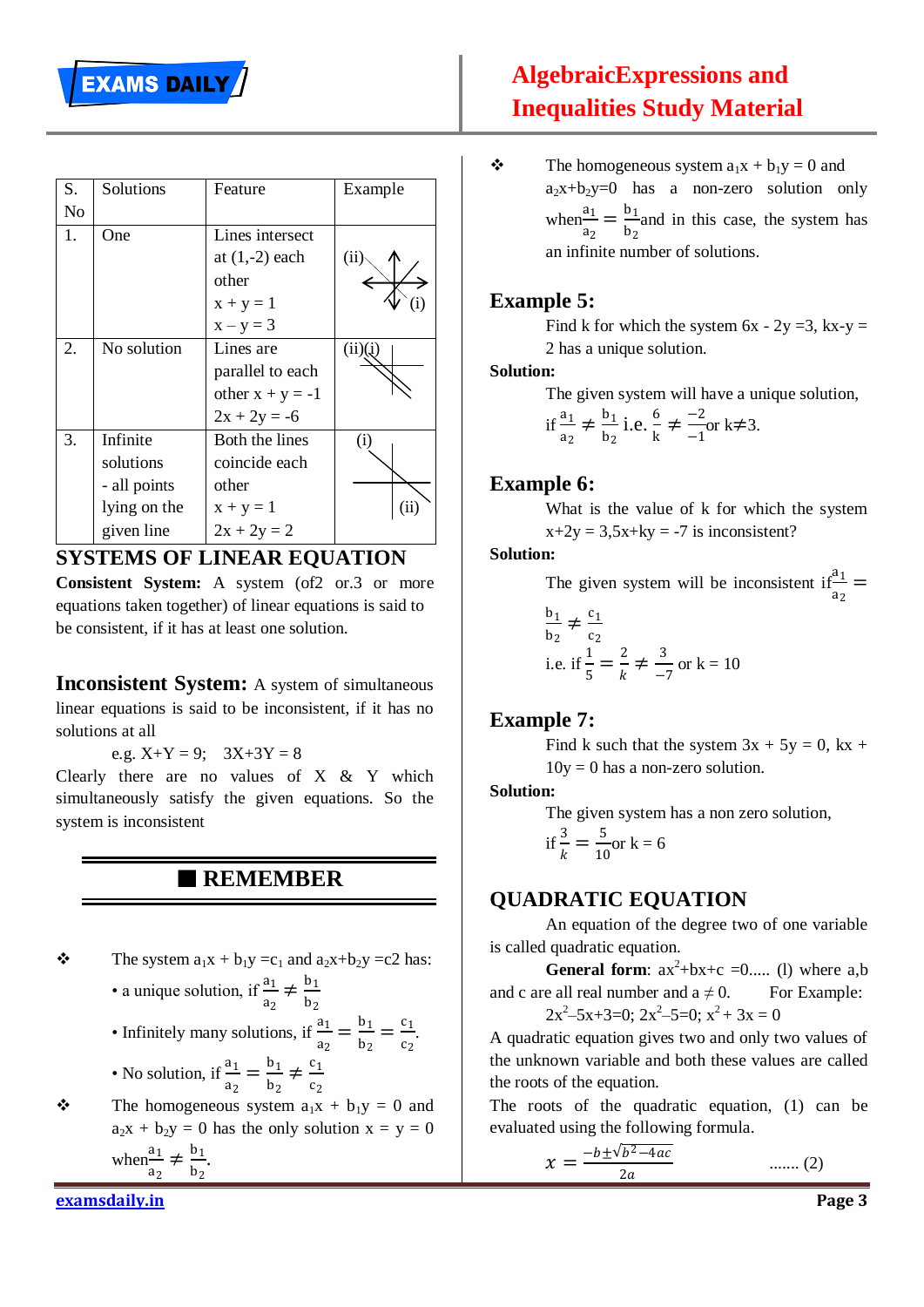

The above formula provides both the roots of the quadratic equation, which are generally denoted by  $\alpha$ and β,

say 
$$
\alpha = \frac{-b + \sqrt{b^2 - 4ac}}{2a}
$$
 and  $\beta = \frac{-b - \sqrt{b^2 - 4ac}}{2a}$ 

 $\div$  The expression inside the square root b<sup>2</sup>-4ac is called the DISCRIMINANT of the quadratic equation and denoted by D. Thus, Discriminant (D) =  $b^2 - 4ac$ .

> **Solving a quadratic equation by factorization**

- **STEP I:** Express the equation in the standard from, i.e.  $ax^2 + bx + c = 0$
- **STEP II:** Factorise the expression  $ax^2 + bx + c$
- **STEP III:** Put each of the factors equal to zero and find the values of x.

These values of x are solutions or roots of the quadratic equation.

#### **Example 8:**Solve  $x - \frac{1}{x}$  $\frac{1}{x} = 1\frac{1}{2}$ 2

**Solution:**

$$
x - \frac{1}{x} = 1\frac{1}{2} \Rightarrow \frac{x^2 - 1}{x} = \frac{3}{2}
$$
  
\n
$$
\Rightarrow 2(x^2 - 1) = 3x \Rightarrow 2x^2 - 2 = 3x
$$
  
\n
$$
\Rightarrow 2x^2 - 3x - 2 = 0
$$
  
\n
$$
\Rightarrow 2x^2 - 4x + x - 2 = 0
$$
  
\n
$$
\Rightarrow 2x(x - 2) + 1(x - 2) = 0
$$
  
\n
$$
\Rightarrow (2x + 1)(x - 2) = 0
$$
  
\nEither  $2x + 1 = 0$  or  $x - 2 = 0$   
\n
$$
\Rightarrow 2x = -1
$$
 or  $x = 2$   
\n
$$
\Rightarrow x = \frac{-1}{2}
$$
 or  $x = 2$   
\n
$$
\therefore x = \frac{-1}{2}
$$
, 2 are solutions.

**Nature of Roots:** The nature of roots of the equation depends upon the nature of its discriminant D.

- 1. If  $D < 0$ , then the roots are non-real complex, Such roots are always conjugate to one another. That is, if one root is  $p + iq$  then other is p-iq,q  $\neq$  0.
- 2. If  $D = 0$ , then the roots are real and equal. Each root of the equation becomes  $-\frac{b}{2}$  $\frac{2}{2a}$ . Equal

roots are referred as repeated roots or double roots also:

- 3. If  $D > 0$  then, the roots are real and unequal.
- 4. In particular, if a, b, c are rational number, D> 0 and D is a perfect square, then the roots of the equation are rational number and unequal.
- 5. If a, b, c, are rational number, D>0 but D is not a perfect square, then the roots of the equation are irrational (surd). Surd roots are always conjugate to one another, that is if one root is p +  $\sqrt{\text{q}}$ then the other is p –  $\sqrt{\text{q}}$ , $q > 0$ .
- 6. If  $a = 1$ , b and c are integers,  $D > 0$  and perfect square, then the roots of the equation are integers.

**Sign of Roots:** Let  $\alpha, \beta$  are real roots of the quadratic equation  $ax^2+bx + c = 0$  that is  $D = b^2$ . 4ac≥0. Then

- 1. Both the roots are positive if a and c have the same sign and the sign of b is Opposite.
- 2. Both the roots are negative if a, b and c all have the same sign.
- 3. The Roots have opposite sign if sign of a and c are opposite.
- 4. The Roots are equal in magnitude and opposite in sign if  $b = 0$  [that is its roots  $\alpha$  and– $\alpha$ ]
- 5. The roots are reciprocal if  $a = c$ .

[that Is the roots are  $\alpha$  and  $\frac{1}{\alpha}$ ]

6. If  $c = 0$ , then one root is zero.

7. If 
$$
b = c = 0
$$
, then both the roots are zero.

- 8. If  $a = 0$ , then one root is infinite.
- 9. If  $a = b = 0$ , then both the roots are infinite.
- 10. If  $a = b = c = 0$ , then the equation becomes an identity
- 11. If  $a + b + c = 0$  then one root is always unity and the other root is  $\frac{c}{2}$  $\frac{c}{a}$ , Hence the roots are rational provided a, b, c, are rational.

## **Example 9:**

Find solutions of the equation  $\sqrt{25 - x^2} = x - 1$ **Solution:**

$$
\sqrt{25-x^2} = x-1
$$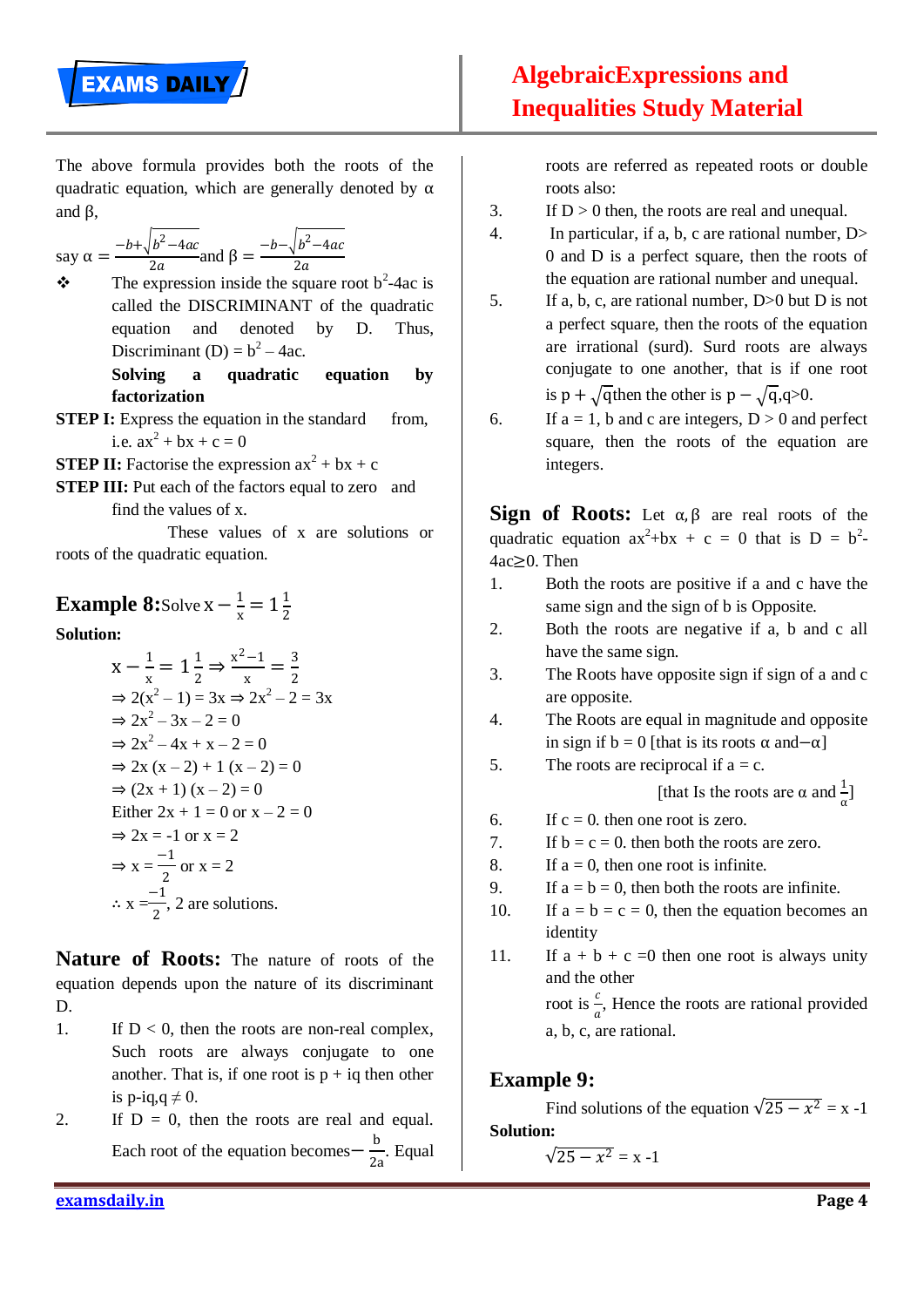

or 25 -  $x^2 = (x - 1)^2$  or 25 -  $x^2 = x^2 + 1$  - 2x or  $2x^2-2x-24=0$  or  $x^2-x-12=0$ or  $(x - 4) (x + 3) = 0$  or  $x = 4$ ,  $x = -3$ 

#### **Example 10:**

If  $2x^2 - 7xy + 3y^2 = 0$ , then what is the value of x: y?

#### **Solution:**

$$
2x^{2}-7xy + 3y^{2} = 0
$$
  
\n
$$
2\left(\frac{x}{y}\right)^{2} - 7\left(\frac{x}{y}\right) + 3 = 0
$$
  
\n
$$
\frac{x}{y} = \frac{-b \pm \sqrt{b^{2} - 4ac}}{2a} = \frac{7 \pm \sqrt{49 - 24}}{2 \times 2}
$$
  
\n
$$
= \frac{7 \pm 5}{4} = 3, \frac{1}{2}
$$
  
\n
$$
\Rightarrow \frac{x}{y} = \frac{3}{1} \text{ or } \frac{x}{y} = \frac{1}{2}
$$

**Symmetric Functions of Roots:** An expression in α, β is called asymmetric function of α, β if the function is not affected by inter changing  $\alpha$ andβ. If  $\alpha$ ,  $\beta$  are the roots of the quadratic equation  $ax^2+bx + c = 0$ ,  $a \neq 0$  then,

Sum of roots:  $\alpha + \beta = -\frac{b}{a}$  $\frac{b}{a} = -\frac{\text{co efficient of x}}{\text{coefficient of x}^2}$ coefficient of  $x^2$ and Product of roots:  $\alpha\beta = \frac{c}{c}$  $\frac{c}{a} = \frac{\text{constant term}}{\text{coefficient of x}}$ coefficient of  $x^2$ 

#### **NOTE :**

#### 1. Above relation hold for any quadric equation whether the coefficient are real or non-real complex.

- 2. With the help of above relations many other symmetric functions of  $\alpha$  and  $\beta$  can be expressed in terms of the coefficients a, b and c.
- 3. Recurrence Relation  $\alpha^{n} + \beta^{n} = (\alpha + \beta)(\alpha^{n-1} + \beta^{n-1})$  $-\alpha\beta(\alpha^{n-2}+\beta^{n-2})$

4. Some symmetric functions of roots are  
\n(i) 
$$
\alpha^2 + \beta^2 = (\alpha + \beta)^2 - 2\alpha\beta
$$
  
\n(ii)  $\alpha - \beta = \pm \sqrt{(\alpha + \beta)^2 - 4\alpha\beta}$   
\n(iii)  $\alpha^2 - \beta^2 = \pm(\alpha + \beta)(\alpha - \beta)$   
\n $= \pm(\alpha + \beta)\sqrt{(\alpha + \beta)^2 - 4\alpha\beta}$   
\n(iv)  $\alpha^3 + \beta^3 = (\alpha + \beta)^3 - 3\alpha\beta(\alpha + \beta)$   
\n(v)  $\alpha^3 - \beta^3 = (\alpha - \beta)^3 + 3\alpha\beta(\alpha - \beta) \&$   
\n $\alpha - \beta = \pm \sqrt{(\alpha + \beta)^2 - 4\alpha\beta}$   
\n(vi)  $\alpha^4 + \beta^4 = (\alpha^2 + \beta^2)^2 - 2\alpha^2\beta^2$   
\n $= [(\alpha + \beta)^2 - 2\alpha\beta]^2 - 2(\alpha\beta)^2$   
\n(vii)  $\alpha^4 - \beta^4 = (\alpha^2 + \beta^2)(\alpha^2 - \beta^2)$   
\n $= [(\alpha + \beta)^2 - 2\alpha\beta][\pm \sqrt{(\alpha + \beta)^2 - 4\alpha\beta}]$ 

## **FORMATION OF QUADRATIC EQUATION WITH GIVEN ROOTS.**

- $\div$  An equation whoso roots are α and β can be written as  $(x -\alpha)(x -\beta) = 0$  or  $x^2-(\alpha + \beta)x +$  $\alpha\beta = 0$  or  $x^2$ -(sum of the roots) x. + product of the roots  $= 0$ .
- $\div$  Further If α and β are the roots of a quadratic equation  $ax^2 + bx + c = 0$ , then  $ax^2+bx+c = a(x - \alpha)(x - \beta)$  is an identity. A number of relations between the roots can

be derived using this identity by substituting suitable values of x real or imaginary.

Condition of a Common Root between two quadratic equations:

Consider two quadratic equations

 $a_1x^2 + b_1x + c_1 = 0$  ..... (i) and  $2^2 + b_2x + c_2 = 0$  ..... (ii) Let  $\alpha$  be a common root of the two equations

**examsdaily.in Page 5**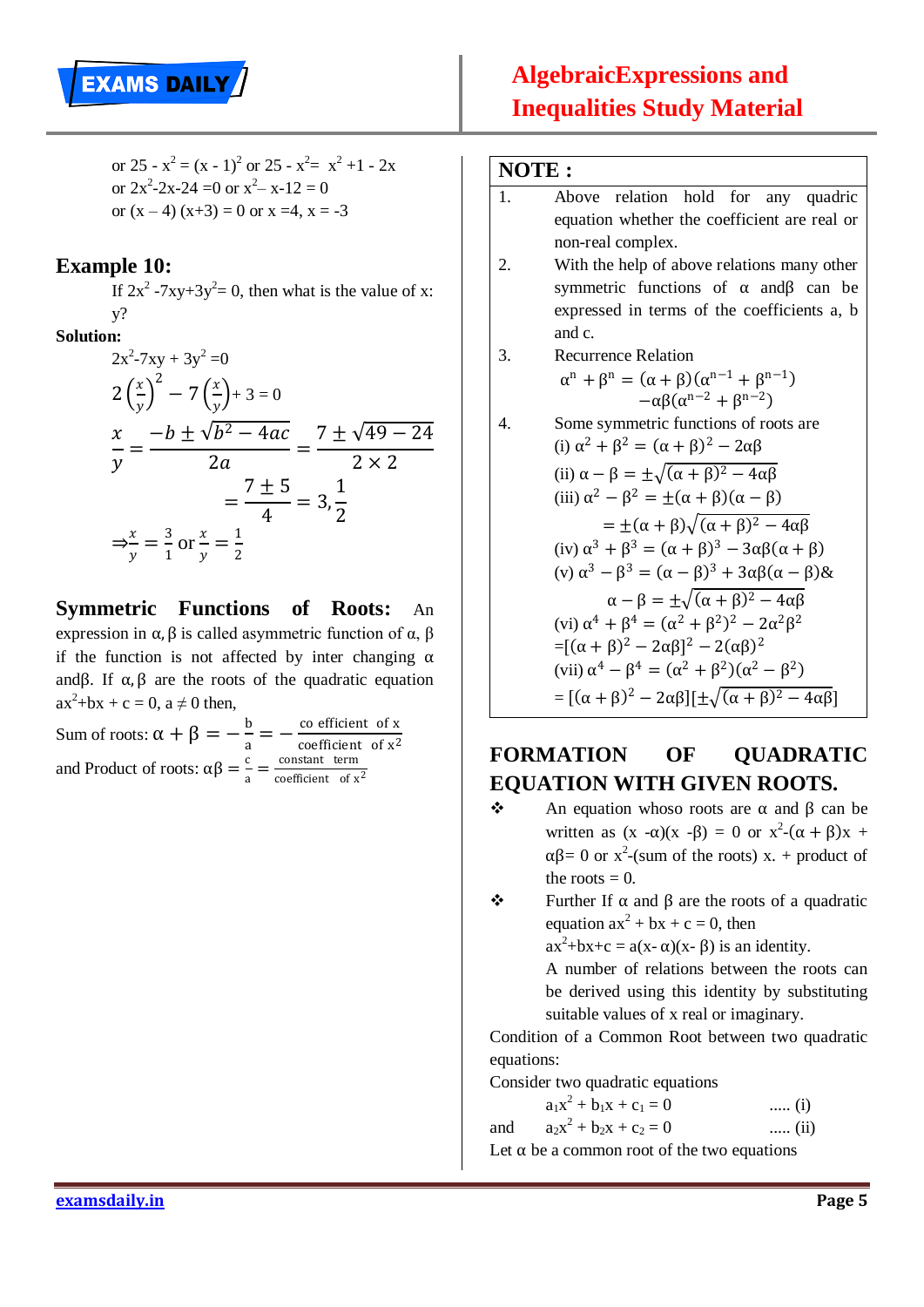Then  $a_1\alpha^2 + b_1\alpha + c_1 = 0$  and  $a_2\alpha^2 + b_2\alpha + c_2 = 0$ On solving we get

$$
\frac{\alpha^2}{b_1c_2 - b_2c_1} = \frac{a}{c_1a_2 - c_2a_1} = \frac{1}{a_1b_2 - a_2b_1}
$$
  
or  $\alpha^2 = \frac{b_1c_2 - b_2c_1}{?} = \left(\frac{c_1a_2 - c_2a_1}{?}\right)^2$ 

which gives the common root as well as the condition for common root.

Condition that two quadratic equation have both the Roots Common:

Suppose that the equations  $a_1x^2 + b_1x + c_1 = 0$  and  $a_2x^2+b^2x+c2=0$ , have both the roots common then  $a<sub>1</sub>$  $\frac{a_1}{a_2} = \frac{b_1}{b_2}$  $\frac{b_1}{b_2} = \frac{c_1}{c_2}$  $c<sub>2</sub>$ 

If the coefficients of two quadratic equations are national (real) and they have one irrational (imaginary) root common then they must have both the roots common as such roots occur in conjugate pair.

## **Example 11:**

If and b are the roots of the equation  $x^2 - 6x$  +  $6 = 0$ , then the value of  $a^2 + b^2$ is:

#### **Solution:**

The sum of roots  $= a + b = 6$ Product of roots  $=$  ab  $=$  6 Now,  $a^2 + b^2 = (a + b)^2 - 2ab = 36 - 12 = 24$ 

## **Example 12:**

If α and β are the roots of the quadratic equation  $ax^2 + bx + c = 0$ . Then find the value of  $\frac{\alpha^2}{2}$  $\frac{\alpha^2}{\beta} + \frac{\beta^2}{\alpha}$  $\frac{\partial}{\partial a}$  in terms of a, b and c.

**Solution:**

Here, 
$$
(\alpha + \beta) = -\frac{b}{a}
$$
 and  $\alpha\beta = \frac{c}{a}$   
\nThus,  $\frac{\alpha^2}{\beta} + \frac{\beta^2}{\alpha} = \frac{\alpha^3 + \beta^3}{\alpha\beta}$   
\n $= \frac{(\alpha + \beta)(\alpha^2 - \alpha\beta + \beta^2)}{\alpha\beta}$  ..... (i)  
\nNow,  $(\alpha^2 + \beta^2 - \alpha\beta)$   
\n $= [(\alpha + \beta)^2 - 2\alpha\beta - \alpha\beta]$   
\n $= [(\alpha + \beta)^2 - 3\alpha\beta]$   
\nHence (i) becomes

$$
\Rightarrow \frac{(\alpha+\beta)[(\alpha^2+\beta^2)-3\alpha\beta]}{\alpha\beta} = \frac{-\frac{b}{a} \left[\frac{b^2-3c}{a^2} \right]}{\frac{c}{a}}
$$

$$
= -\frac{b}{c} \left[\frac{b^2-3ac}{a^2}\right] = \frac{3abc - b^3}{a^2c}
$$

## **Example 13:**

If a, b are two roots of a quadratic equation such that  $a + b = 24$  and  $a - b = 8$ , then find a quadratic equation having a and b as its roots.

#### **Solution:**

 $a + b = 24$  and  $a - b = 8$ 

 $\Rightarrow$  a = 16 and b = 8  $\Rightarrow$  16  $\times$  8 = 128

A quadratic equation with roots a and b is

$$
x2 - (a + b) x + ab = 0 \text{ or } x2 - 24x + 128 = 0
$$

In equations: A statement or equation which states that one thing is not equal to another, is called an in equation.

Symbols:

- $\leq$  means "is less than"
- "> means "is greater than"
- "≤" means "is less than or equal to"

"≥" means "is greater than or equal to"

For example:

- (a)  $x < 3$  means x is less than 3.
- (b)  $y \ge 9$  means y is greater than or equal to 9.

## **PROPERTIES**

- 1. Adding the same number to each side of an equation does not effect the sign of inequality, it remains same, i.e. if  $x > y$  then,  $x + a > y +$ a.
- 2. Subtracting the same number to each side of an inequation does not effect the sign of inequality, i.e. if  $x < y$  then,  $x - a < y - a$ .
- 3. Multiplying each side of an inequality with same number does not effect the sign of inequality, i.e., if  $x \le 1$  then ax  $\le$  ay (where, a> 0).
- 4. Multiplying each side of an inequality with a negative number effects the sign of inequality or sign of inequality reverses, i.e., if  $x < y$  then  $ax > ay$  (where  $a < 0$ )
- 5. Dividing each side of an inequation by a positive number does not effect the sign of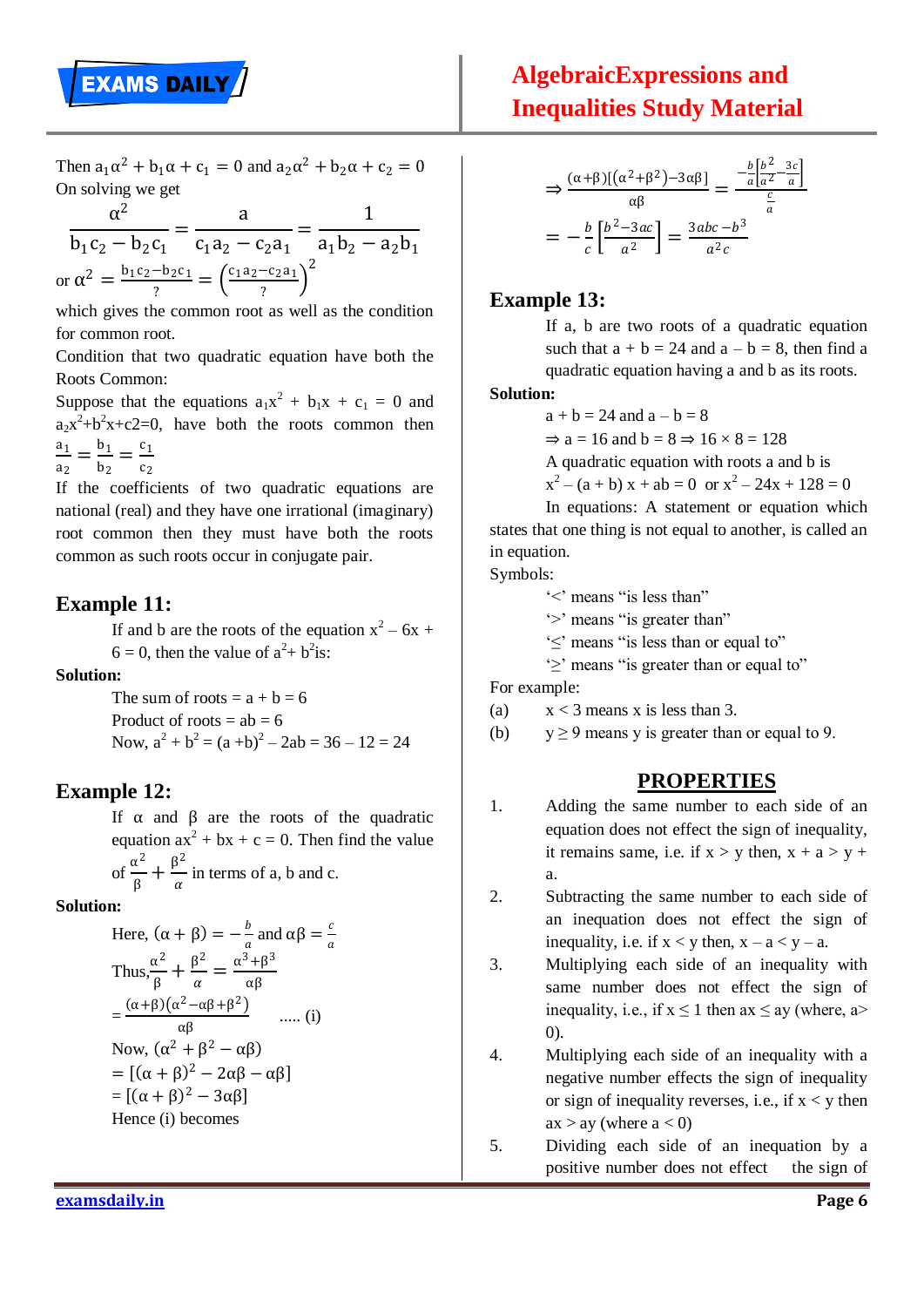

inequality, i.e., if  $x \leq y$  then $rac{x}{a} \leq \frac{y}{a}$  $\frac{d}{a}$ (where, a> 0).

6. Dividing each side of an inequation by a negative number reserves the sign of inequality, i.e., if  $x > y$  then  $\frac{x}{y}$  $\frac{x}{a} < \frac{y}{a}$  $\frac{y}{a}$ (where, a < 0).

## **NOTE:**

 $\mathbf{\hat{B}}$  If a> b and a, b,n are positive, then  $a^n > b^n$  but  $a^{-n}$  < b  $b^{-n}$ . For example 5 > 4; then  $5^3$  >  $4^3$  or 125  $> 64$ , but

 $5^{-3}$  <  $4^{-3}$  or  $\frac{1}{125}$  <  $\frac{1}{64}$  $\frac{1}{64}$ .

- $\div$  If a>b and c>d, then  $(a+c)>(b+d)$ .
- $\bullet$  If a >b> 0 and c>d>0, then ac >bd.
- $\mathbf{\hat{P}}$  If the signs of all the terms of an inequality are changed, then the sign of the inequality will also be reversed.

## **MODULUS:**

$$
|x| = \begin{cases} x, x \ge 0 \\ -x, x < 0 \end{cases}
$$

1. If a is positive real number, x and y be the fixed real numbers, then (i)  $|x - y| < a \Leftrightarrow y - a < x < y + a$ (ii)  $|x - y| \le a \Leftrightarrow y - a \le x \le y + a$ 

(iii)  $|x - y| > a \Leftrightarrow x > y + a$  or  $x < y - a$ 

- (iv)  $|x y| \ge a$
- $\Leftrightarrow$  x  $\ge$  y + a or x  $\le$  y a
- 2. Triangle Inequality: (i)  $|x + y| \le |x| + |y|$ ,  $\forall x, y \in R$ (ii)  $|x - y| \ge |x| - |y|$ ,  $\forall x, y \in R$

#### **Example 14:**

If  $a - 8 = b$ , then determine the value of  $|a - b|$  $|b - a|$ . (a)  $16$  (b)  $0$  (c)  $4$  (d)  $2$ 

#### **Solution:**

(b)  $|a-b|= |8| = 8$  $\Rightarrow |b-a| = |-8| = 8 \Rightarrow |a-b| - |b-a| = 8 - 8 = 0$  **Example 15:** Solve:  $3x + 4 \le 19$ ,  $x \in N$ **Solution:**

> $3x + 4 \le 19$  $3x + 4 - 4 \le 19 - 4$ [Subtracting 4 from both the sides]  $3x < 15$  $3x$  $\frac{3x}{3} \le \frac{15}{3}$ 3 [Dividing both the sides by 3]  $x \leq 5$ ;  $x \in N$  $\therefore$  x = {1, 2, 3, 4, 5}.

**Example 16:**Solve  $5 \le 2x - 1 \le 11$ 

**Solution:**

 $5 \leq 2x - 1 \leq 11$  $5 + 1 \leq 2x - 1 + 1 \leq 11 + 1$  [Adding 1 to each sides]  $6 < 2x < 12$ 6  $\frac{6}{2} \leq \frac{2x}{2}$  $\frac{2x}{2} \leq \frac{12}{2}$  $\frac{12}{2}$  [Dividing each side by 2]  $3 \leq x \leq 6$  $\Rightarrow$  x = {3, 4, 5, 6}.

## **APPLICATIONS**

Problems on Ages can be solved by linear equations in one variable, linear equations in two variables, and quadratic equations.

#### **Example 17:**

Kareem is three times as old as his son. After ten years, the sum of their ages will be 76 years. Find their present ages.

#### **Solution:**

Let the present age of Kareem's son be x years. Then, Kareem's age  $= 3x$  years After 10 years, Kareem's age =  $3x + 10$  years and Kareem's son's age  $= x + 10$  years ∴  $(3x + 10) + (x + 10) = 76$  $\Rightarrow$  4x = 56  $\Rightarrow$  x = 14 ∴ Kareem's present age =  $3x = 3 \times 14 = 42$ years Kareem's son's age  $x = 14$  years.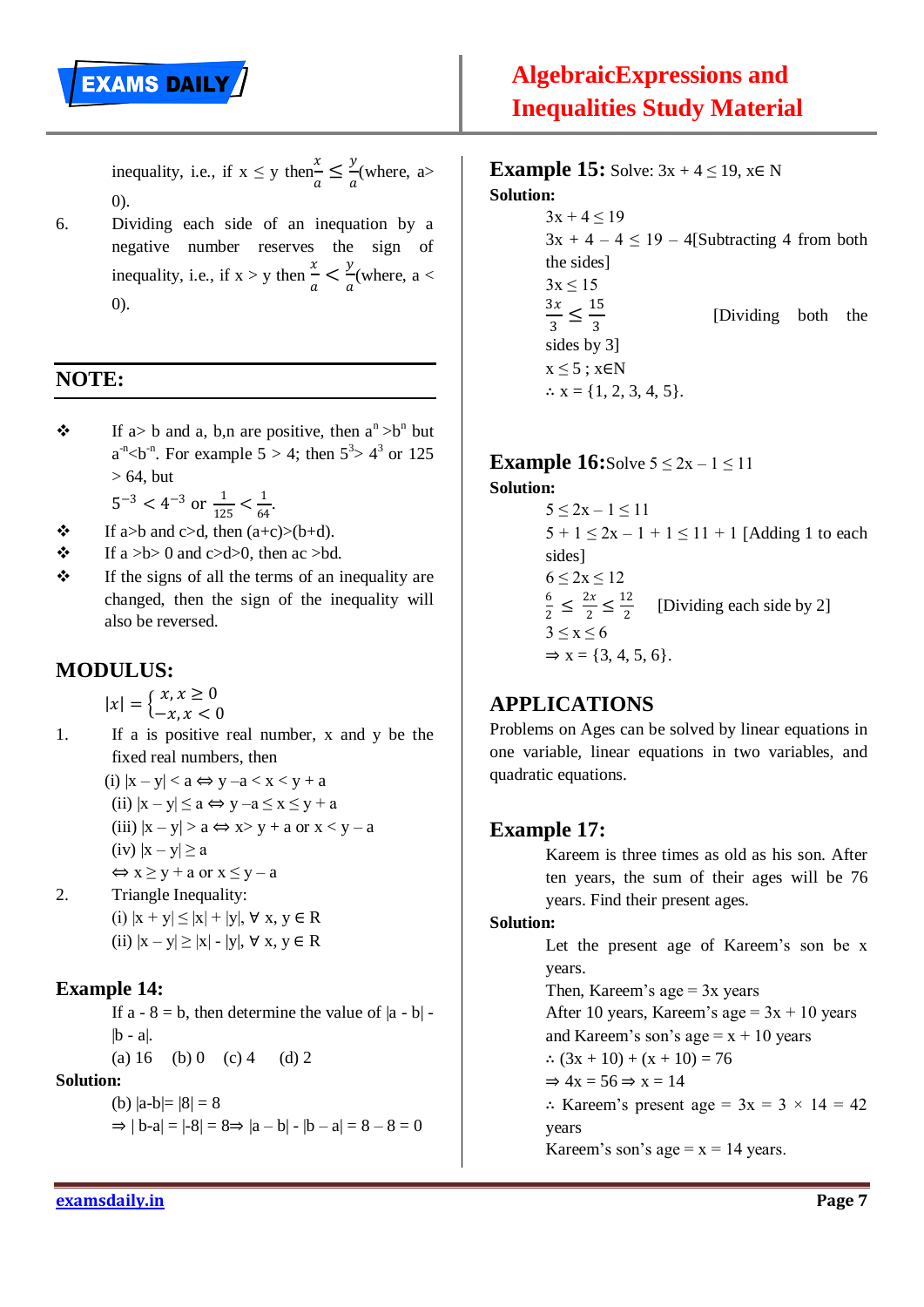## **Example 18:**

The present ages of Vikas and Vishal are in the ratio 15:8. After ten years, their ages will be in the ratio 5:3. Find their present ages.

#### **Solution:**

Let the present ages of Vikas and Vishal be 15x years and 8x years. After 10 years, Vikas's age  $= 15x + 10$  and Vishal's age =  $8x + 10$  $\therefore \frac{15x+10}{2x+10}$  $\frac{15x+10}{8x+10} = \frac{5}{3}$ 3  $\Rightarrow$  3 (15x + 10) = 5 (8x + 10)  $\Rightarrow$  45x + 30 = 40x + 50  $\Rightarrow$  5x = 20  $\Rightarrow$  x =  $\frac{20}{5}$  $\frac{50}{5} = 4$ ∴Present age of Vikas =15x = 15  $\times$  4 =60 years Present age of Vishal =  $8x = 8 \times 4 = 32$  years.

## **Example 19:**

Father's age is 4 less than five times the age of his son and the product of their age is 288. Find the father"s age.

## **Solution:**

Let the son's age be x years. So, father's age  $= 5x-4$  years. ∴ $x(5x-4) = 288$  $\Rightarrow$  5x<sup>2</sup>-4x - 288 = 0  $\Rightarrow$  5x<sup>\*</sup>-40x+36x - 288 = 0  $\Rightarrow$  5x(x-8)+36(x - 8) = 0  $\Rightarrow$  (5x + 36) (x – 8) = 0 Either  $x - 8 = 0$  or  $5x + 36 = 0$  $\Rightarrow$  x – 8 or x =  $\frac{-36}{5}$ 5

x cannot be negative; therefore,  $x = 8$  is the solution.

∴Son's age - 8 years and Father's age =  $5x - 4$  $= 36$  years.

 $\mathbf{\hat{P}}$  If present age of the father is F times the age of his son. T years later, the father"s age become Z times the age of son then present age of his son is given by  $\frac{(Z-1)T}{(Z-T)}$  $(F-Z)$ 

## **Example 20:**

Present age of the father is 9 times the age of his son. One year later, father's age become 7 times the age of his son. What are the present ages of the father and his son. Solution:

By the formula

Son's age =  $\frac{(7-1)}{(0-7)}$  $\frac{(7-1)}{(9-7)}$  × 1 =6/2×1= 3 years. So, father's age =  $9 \times$  son's age= $9 \times 3 = 27$ years.

 $\mathbf{\hat{P}}$  If T<sub>1</sub> years earlier the age of the father was n times the age of his son,  $T_2$  years later, the age of the father becomes m times the age of his son then his son"s age is given by

Son's age = 
$$
\frac{T_2(n-1) + T_1(m-1)}{n-m}
$$

## **Example 21:**

10 years ago, Shakti"s mother was 4 times older than her. After 10 years, the mother will be twice older than the daughter. What is the present age of Shakti?

#### **Solution:**

By using formula,

Shakti's age =  $\frac{10(4-1)+10(2-1)}{4-2}$  $\frac{4-2}{4-2}$  = 20 years.

 Present age of Father: Son=a:b After/Before  $T/years = m:n$ 

Then son's age = 
$$
\pm
$$
 b  $\times \frac{T(m-n)}{an - bm}$   
and Father's age =  $\pm$  a  $\times \frac{T(m-n)}{an - bm}$ 

+ve for after & -ve for before

## **Example 22:**

The ratio of the ages of the father and the son at present is 3:1. Four years earliar, the ratio was 4:1. What are the present ages of the son and the father?

#### **Solution:**

Ratio of present age of Father and Son = 3:1 4 years before  $= 4:1$ Son's age =  $1 \times \frac{4(4-1)}{4 \times 1 - 3 \times 1} = 12$  years. Father's age = $3 \times \frac{4(4-1)}{4 \times 1 - 3 \times 1} = 36$  years.